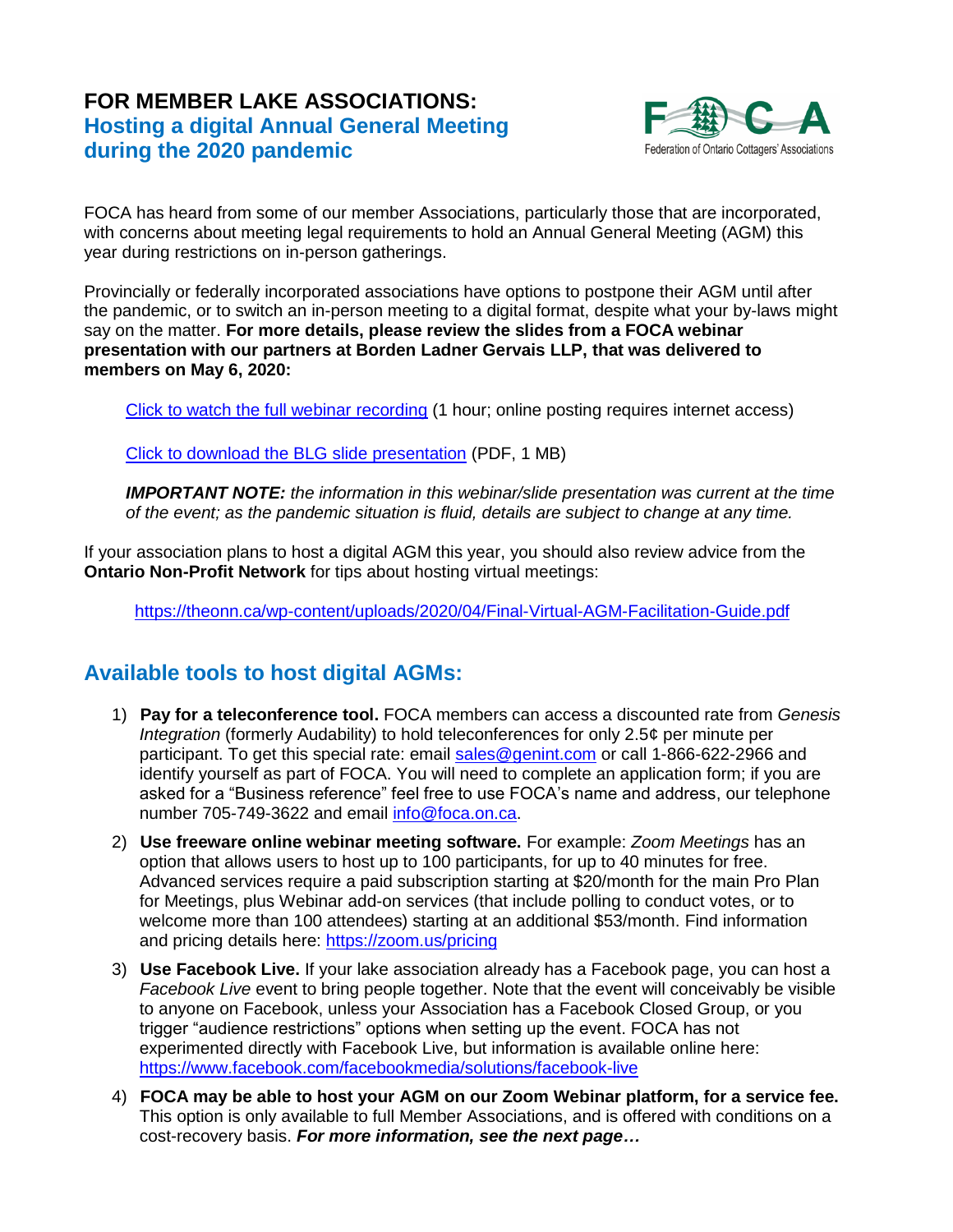## **2020 FOCA Member Benefit during the Pandemic: FOCA Hosts your digital Annual General Meeting - OFFER OVERVIEW**

#### **What are the benefits for our Association?**

#### *NOTE: This offer is only available to FOCA Member Associations in good standing.*

- FOCA can assist your Association to host your Annual General Meeting by digital webinar (up to 1.5 hours; with up to 500 attendees) this year;
- voting for essential business can be conducted by anonymous polls during the webinar;
- attendance can be restricted to approved voting members of your association.

#### **What are the costs?**

To recover I.T. and staff costs, FOCA is offering this option to Member Associations on a **one-time basis for a single charge of \$100.** This charge can be Invoiced and paid by Association cheque or personal credit card payment, via the FOCA office *(705-749-3622 or contact [info@foca.on.ca](mailto:info@foca.on.ca) – please do NOT send credit card details by email).*

### **What are the conditions?**

- this offer is available on a "first-come-first-served" basis to all full FOCA Member Associations in good standing, subject to the limited availability of FOCA staff;
- preference will be given to meetings that can be scheduled during **regular business hours from 9am to 4pm, Monday to Friday;**
- an association representative must approve and sign off on the stipulations on the accompanying Application Form (see below & next page).

### **We're interested. What does our association need to do next?**

- Complete the Application Form below, and on the next page.
- Email the completed, saved form to [info@foca.on.ca.](mailto:info@foca.on.ca)

# **2020 FOCA Member Benefit during the Pandemic: FOCA Hosts your digital Annual General Meeting - APPLICATION FORM**

Association Name:

Main Contact Name: Contact Email:

Contact Phone Number:

**Select "yes" (delete "no") below, to indicate acceptance of each of the following conditions:**

#### **Total webinar length will be not more than 1.5 hours total, including:**

- [Yes/No] 10 minutes FOCA slide presentation: FOCA backgrounder and updates
- [Yes/No] up to 1 hour Association Annual General Meeting time
	- o *including votes on business items, by anonymous poll feature*
		- o *including time for your members to ask questions*
- [Yes/No] optional (within time constraints): 10-20 minutes of additional topical videos available from FOCA – *as specified on the next page.*

#### **Indicate (type in) your preferred Event DATE(S) and TIME(S) - subject to FOCA availability:**

Preferred AGM date(s):  $\qquad \qquad \text{or}$ 

Preferred start time: \_\_\_\_\_\_\_\_\_\_\_\_